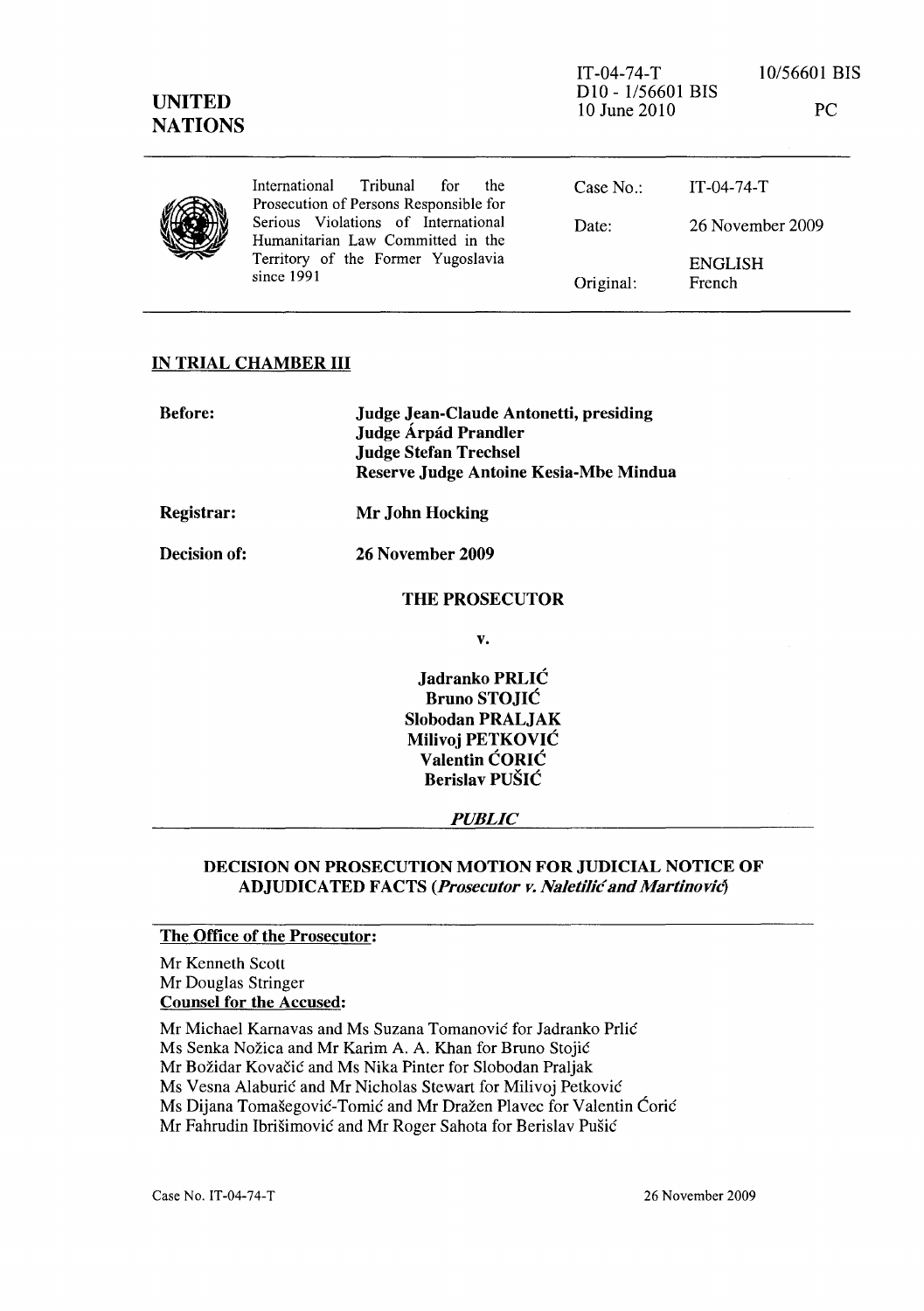#### **I. INTRODUCTION**

1. Trial Chamber III ("Chamber") of the International Tribunal for the Prosecution of Persons Responsible for Serious Violations of International Humanitarian Law Committed in the Territory of the Former Yugoslavia since 1991 ("Tribunal") is seized of the "Motion for Judicial Notice of Adjudicated Facts *(Prosecutor v. Naletilić and Martinović*)" with an attached Annex, filed publicly by the Office of the Prosecutor ("Prosecution") on 15 October 2009 ("Motion"), in which the Prosecution requests that the Chamber take judicial notice of adjudicated facts in another case of the Tribunal, pursuant to Rule 94 (B) of the Rules of Procedure and Evidence ("Rules"),

#### **11. PROCEDURAL BACKGROUND**

3. On 14 March and 7 September 2006 the Pre-trial Chamber and the current Chamber respectively rendered two public decisions on several motions of the Prosecution to take judicial notice of adjudicated facts in other cases pursuant to Rule 94 (B) of the Rules, in particular in Case IT-98-34, *Prosecutor v. Mladen Naletilic and Vinko Martinovic ("Naletilic* Case").!

4. On 27 October 2009, Counsel for the Accused Slobodan Praljak, Milivoj Petkovie and Valentin Ćorić filed jointly and publicly "Slobodan Praljak, Milivoj Petković and Valentin Corie's Response to the Prosecution's Motion for Judicial Notice of Adjudicated Facts of 15 October 2009" joined by Counsel for the Accused Bruno Stojić and Berislav Pušić on 28 October  $2009<sup>2</sup>$  ("Joint Defence"), in which the Joint Defence opposes the Motion ("Joint Response").

<sup>&</sup>lt;sup>1</sup> "Decision on Motion for Judicial Notice of Adjudicated Facts Pursuant to Rule 94 (B)", 14 March 2006 ("Decision of 14 March 2006"); "Decision on Prosecution Motions for Judicial Notice of Adjudicated Facts of 14 and 23 June 2006", 7 September 2006 ("Decision of 7 September 2006").

<sup>2 &</sup>quot;Joinder of Bruno Stojie to Slobodan Praljak, Milivoj Petkovie and Valentin Corie's Response to the Prosecution's Motion for Judicial Notice of Adjudicated Facts of 15 October 2009", 28 October 2009; "Berislav Pusie Motion to Join Slobodan PraIjak, Milivoj Petkovie and Valentin Corie's Response to the Prosecution's Motion for Judicial Notice of Adjudicated Facts of 15 October 2009", 28 October 2009.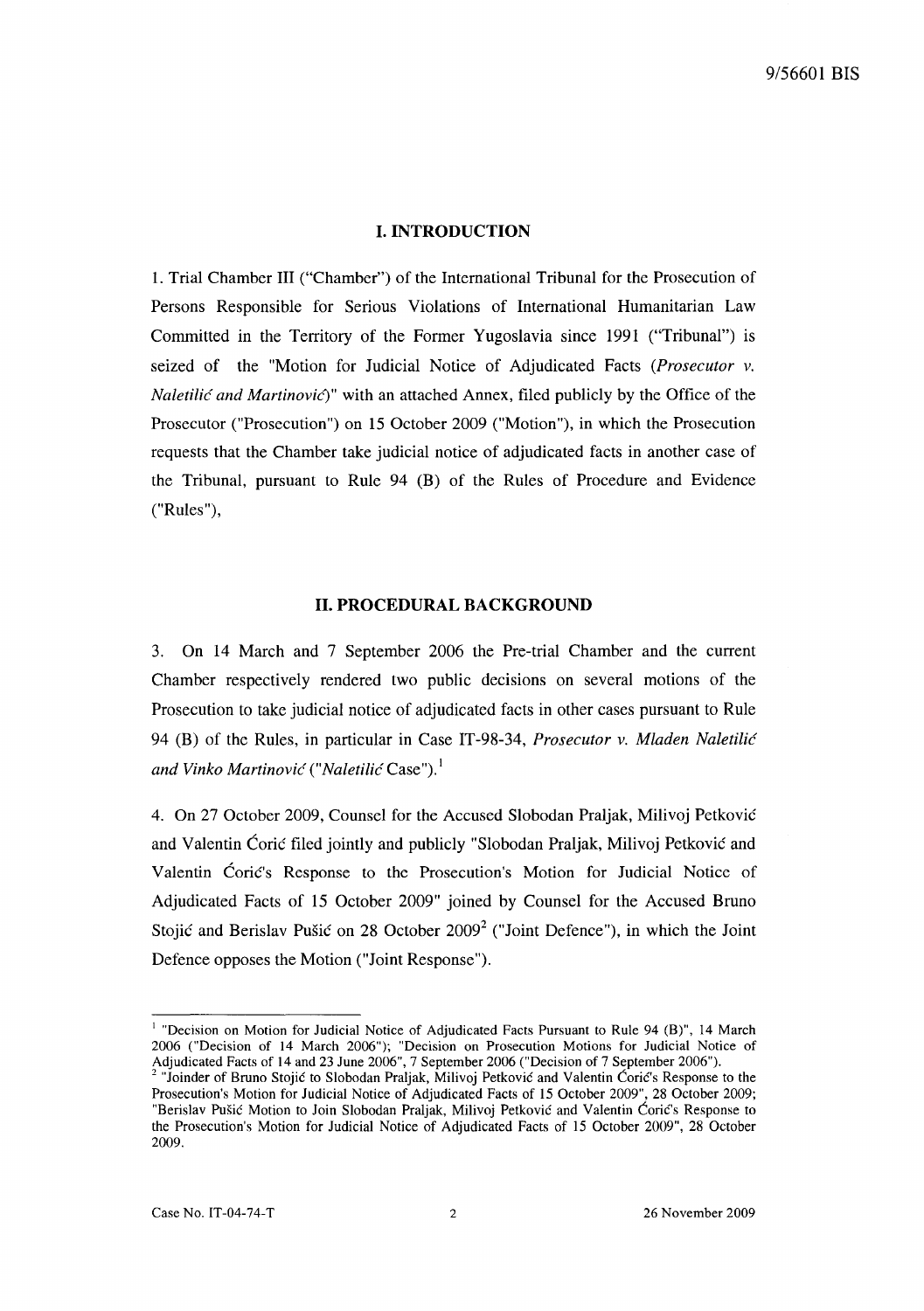5. On 28 October 2009, Counsel for the Accused Prlic ("Prlic Defence") filed publicly "Jadranko Prlic's Response to Prosecution Motion for Judicial Notice of Adjudicated Facts" ("Prlic Response"), in which the Prlic Defence requests that the Motion be rejected, and joins in the arguments presented in the Joint Response, while submitting additional arguments.

6. On 2 November 2009, the Prosecution filed publicly "Prosecution Request for Leave to Reply to Defence Responses to Prosecution's Motion for Judicial Notice of Adjudicated Facts *(Prosecutor v. Naletilic and Martinovic)* Filed on 15 October 2009 and Tendered Reply" in which the Prosecution requests leave of the Chamber to reply and respond to arguments presented in the Joint Response and the Prlic Response ("Reply").

### **Ill. ARGUMENTS OF THE PARTIES**

7. In support of the Motion, the Prosecution requests that the Chamber, pursuant to Rule 94 (B) of the Rules, take judicial notice of adjudicated facts confirmed on appeal, excerpts of thirty paragraphs of the Judgement rendered in the *Naletilic* Case, listed in the Annex to the Motion ("Adjudicated Facts in the *Naletilic* Case").<sup>3</sup>

8. In support of the Motion, the Prosecution alleges that recently, during the trial, discussions were held at the hearing about the chain of command of the HVO and the "Convicts Battalion", whose content, according to the Prosecution, would contradict the facts adjudicated by the Tribunal and admitted definitively on appeal in the *Naletilic* Case.<sup>4</sup>

9. The Prosecution maintains that to take judicial notice of Adjudicated Facts in the *Naletilić* Case ensure greater coherence in Tribunal jurisprudence and deems that this, together with the expedience of trial, is one of the main objectives of Rule 94 (B) of the Rules.<sup>5</sup>

 $\frac{3}{1}$  Request, paras 1, 5 and Annex.

<sup>4</sup> Request, paras 2-5.

<sup>5</sup> Request, para. 6.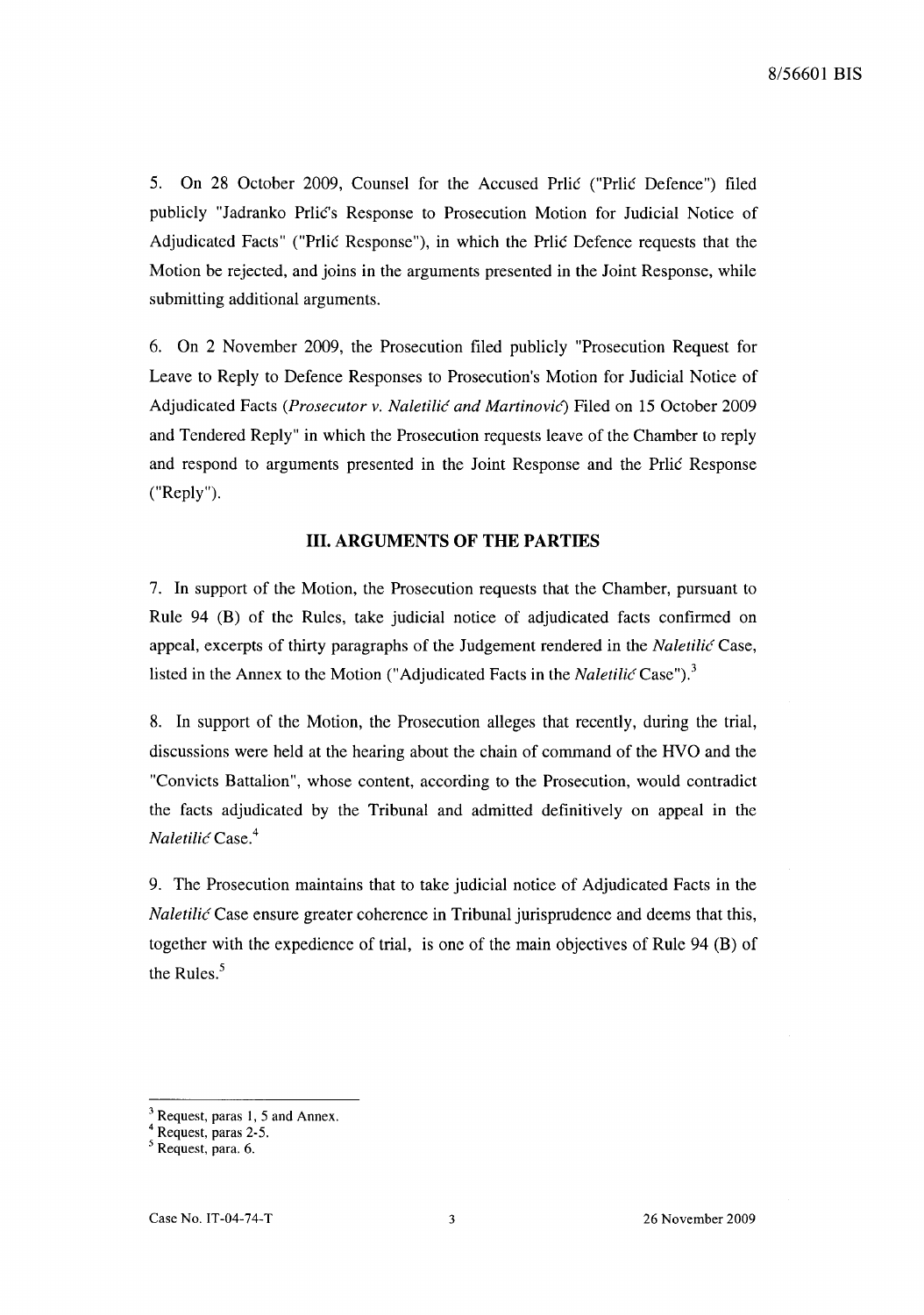10. The Prosecution asserts moreover that the Defence cannot object to the Motion on the ground that it contests the Adjudicated Facts in the *Naletilic* Case or that it intends to contest them.<sup>6</sup>

11. The Prosecution also recalls that in the Decision of 7 September 2006, the Chamber took judicial notice of adjudicated facts drawn from the *Naletilic* Case also relating to the "Conscripts Battalion". 7

12. In the Joint Response and the Prlic Response, the Joint Defence and the Prlic Defence request that the Motion be rejected in its entirety.<sup>8</sup>

13. The Joint Defence recalls that the Prosecution case finished on 24 January 2008 and maintains that the Motion is out of time. $9$  The Joint Defence alleges that the Motion could only be admitted during the presentation of the Prosecution case and at the start of the trial.<sup>10</sup> It bases this claim in particular on a decision rendered by the Chamber in *Blagojevic,* in which that Chamber refused to take judicial notice of adjudicated facts in another case because of the advanced stage of the presentation of evidence.<sup>11</sup> Moreover, it argues that the Motion did not include any reasons to justify this delay and maintains that it was up to the Prosecution to file such a motion more than three years ago, when its earlier motions were submitted to the Chamber in order to take judicial notice of Adjudicated Facts in the *Naletilic* Case. <sup>12</sup>

14. The Joint Defence moreover maintains that to grant the Motion would be unfair to the extent that the purpose of the Motion is to establish a simple presumption of the accuracy of the Adjudicated Facts in the *Naletilic* Case of which judicial notice is to be taken in the present case.<sup>13</sup> According to the Joint Defence, the Defence teams of Jadranko Prlić, Bruno Stojić and Slobodan Praljak have at this stage essentially lost their opportunity to rebut the presumption of accuracy of the Adjudicated Facts in the *Naletilic* Case, since their witnesses have already testified before the Chamber and,

<sup>6</sup> Request, para. 9.

 $7$  Request, para. 10.

<sup>8</sup> Joint Response, paras 1 and 37; Prlic Response, p. 3.

<sup>&</sup>lt;sup>9</sup> Joint Response, paras 5 and 15.

<sup>&</sup>lt;sup>10</sup> Joint Response, paras 15, 16 and 18.

<sup>&</sup>lt;sup>11</sup> Prosecutor v. Blagojević and Jokić, Case No. IT-02-60-T, "Decision on Prosecution's Motion for Judicial Notice of Adjudicated Facts and Documentary Evidence", 19 December 2003, para. 23.

 $12$  Joint Response, paras 2, 15, 16, 17 and 19.

<sup>&</sup>lt;sup>13</sup> Joint Response, para. 15.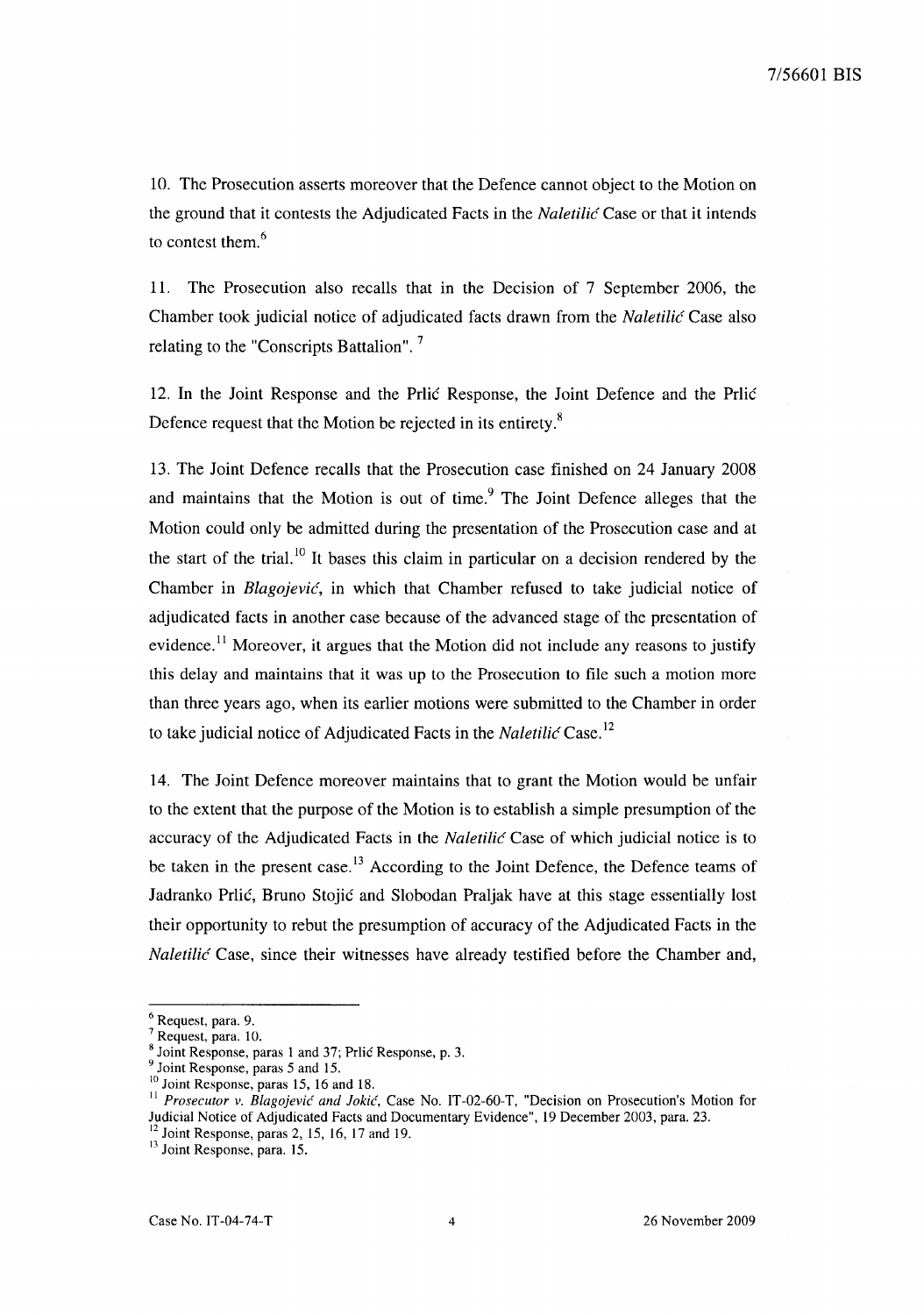with regard to the other Defence teams, the latter only have a limited opportunity to do so since their resources were already spent elsewhere.<sup>14</sup>

15. The Joint Defence also maintains that it had to right to know well before the outset its case the facts that it would or would not need to rebut<sup>15</sup> and requests that if the Chamber decides to grant the Motion, in order to cure the prejudice caused by this, it be allowed to recall many of the witnesses who have already testified before the Chamber and ask them to testify again.<sup>16</sup>

16. Finally, the Joint Defence objects fundamentally to the Adjudicated Facts in the *Naletilic* Case and maintains in particular that many of them cannot be candidates for judicial notice to the extent that they do not conform to the cumulative conditions that must be fulfilled before a Trial Chamber can take judicial notice.<sup>17</sup> Moreover, the Joint Defence contends that the Adjudicated Facts in the *Naletilic* Case are neither sufficiently clear nor pertinent to the case nor free of legal characterisations.<sup>18</sup>

17. In the Prlic Response, the Prlic Defence joins the arguments presented in the Joint Response.<sup>19</sup>

18. More specifically, the Prlic Defence contends that the Prosecution is submitting the Motion in order to rebut Defence evidence.<sup>20</sup> It maintains that the Motion is premature and cannot be admitted to the extent that, pursuant to Rule  $85(A)$  of the Rules, evidence in rebuttal can only be presented after the presentation of the Defence case; that it must pertain to essential points and be limited to rebutting evidence that could not reasonably have been anticipated $2<sup>1</sup>$  and, at any rate, cannot aim to reinforce or fill gaps in the evidence that has been admitted. $^{22}$ 

#### IV. DISCUSSION

#### A. Applicable Law

<sup>&</sup>lt;sup>14</sup> Joint Response, paras 15 and 19.

<sup>&</sup>lt;sup>15</sup> Joint Response, para. 21. <sup>16</sup> Joint Response, para. 25.

<sup>&</sup>lt;sup>17</sup> Joint Response, para. 31.

<sup>&</sup>lt;sup>18</sup> Joint Response, para. 31.

<sup>&</sup>lt;sup>19</sup> Prlic Response, p. 1.

<sup>20</sup> Prlic Response. para. I.

<sup>&</sup>lt;sup>21</sup> Prlic Response, paras 2-6.

<sup>22</sup> Prlic Response. para. 7.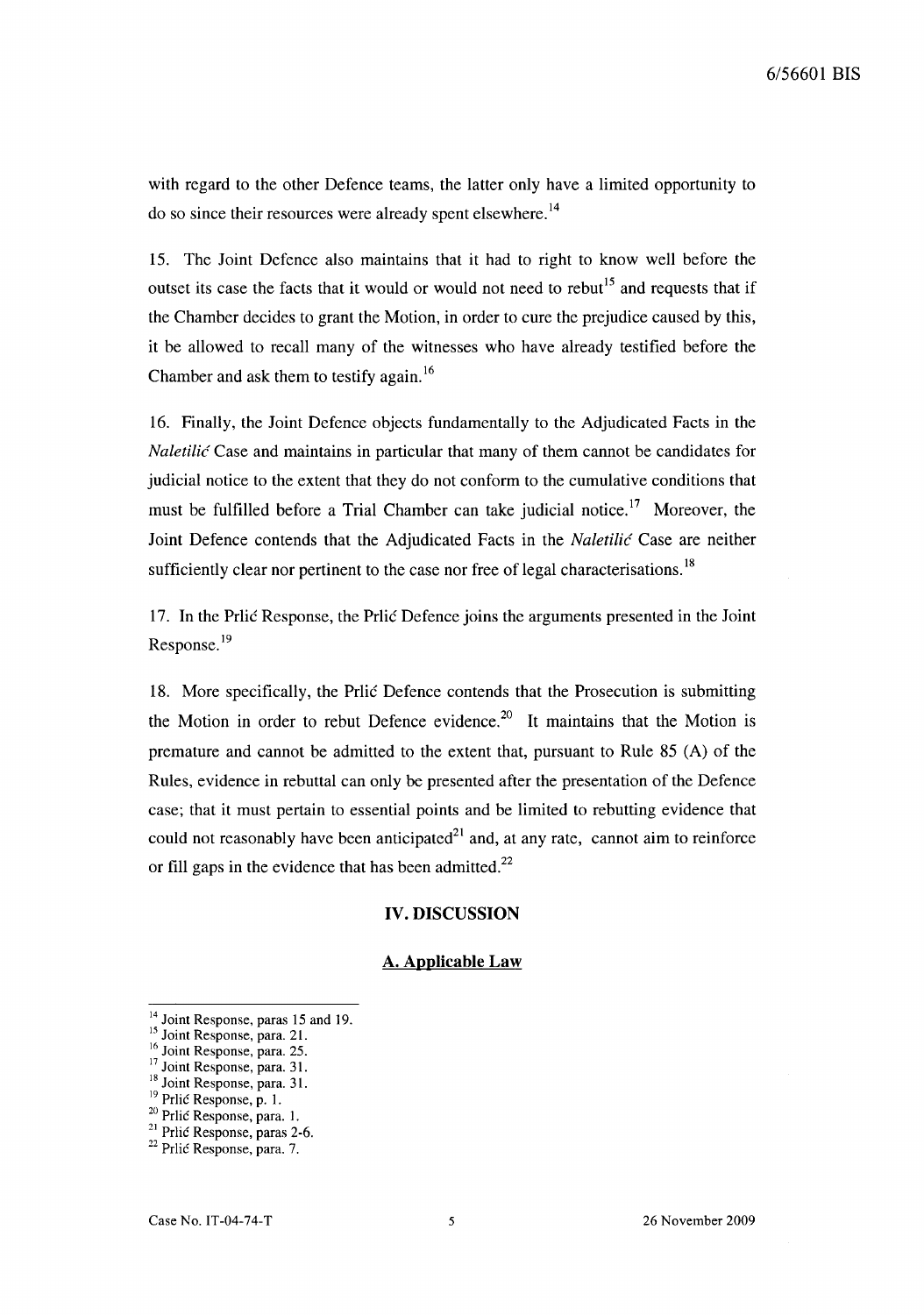19. Rule 94 (B) of the Rules states that:

At the request of a party or *proprio motu,* a Trial Chamber, after hearing the parties, may decide to take judicial notice of adjudicated facts or documentary evidence from other proceedings of the Tribunal relating to matters at issue in the current proceedings.

20. The judicial notice procedure set out in Rule 94 (B) of the Rules aims to guarantee coherence and harmony of jurisprudence at the Tribunal as well as to contribute to the expediency of the proceedings.<sup>23</sup> By taking judicial notice of adjudicated facts in another case, a Trial Chamber establishes an inconclusive presumption of the accuracy of these facts, which no longer need to be proved during the trial.<sup>24</sup> The only aim of this procedure is to free the Prosecution of the burden of proof on specific points and the Defence would then have the possibility of rebutting by bringing in evidence to the opposite.<sup>25</sup> However, while exercising its discretion to decide on the merits or lack of merits of a request to take judicial notice of adjudicated facts in another case, the Trial Chamber must establish a balance between the objectives sought in the Rule 94 (B) procedure and the fundamental right of the Accused to a fair trial. In any case, this procedure should not undermine the rights of the Accused to a fair trial. $^{26}$ 

#### **B. Discussion**

21. Firstly, the Chamber recalls under the "Revised Version of the Decision Adopting Guidelines on Conduct of Trial Proceedings", rendered publicly on 28 April 2006 ("Dcision of 28 April 2006") and the Chamber's practice, replies are not accepted unless there are compelling circumstances and all parties wanting to file a reply must specify why the circumstances are sufficiently compelling for the Chamber to grant

Interlocutory Appeal of Decision on JUdicial Notice", 16 June 2006, para. 42.

*<sup>23</sup> See,* for example, *Prosecutor v. Nikolic,* Case No. IT-02-60/1-A, "Decision on Appellant's Motion for Judicial Notice", I April 2005, para. 12; *Prosecutor v. Radovan KaradZic,* Case No. IT-95-5/18-PT, "Decision on Second Prosecution Motion for Judicial Notice of Adjudicated Facts", 9 October 2009, para. 14; Decision of 7 September 2006, p.6.

*A Prosecution v. Slobodan Milosevic,* Case No. IT-02-S4-AR73.S, "Decision on the Prosecution's Interlocutory Appeal against the Trial Chamber's 10 April 2003 Decision on Prosecution Motion for Judicial Notice of Adjudicated Facts", 28 October 2003, p. 4; Decision of7 September 2006, para. 14. *25 Prosecutor v. Edouard Karemera et al.,* Case No. ICTR-98-44-AR73(C), "Decision on Prosecutor's

<sup>&</sup>lt;sup>26</sup> Decision of 7 September 2006, para. 14.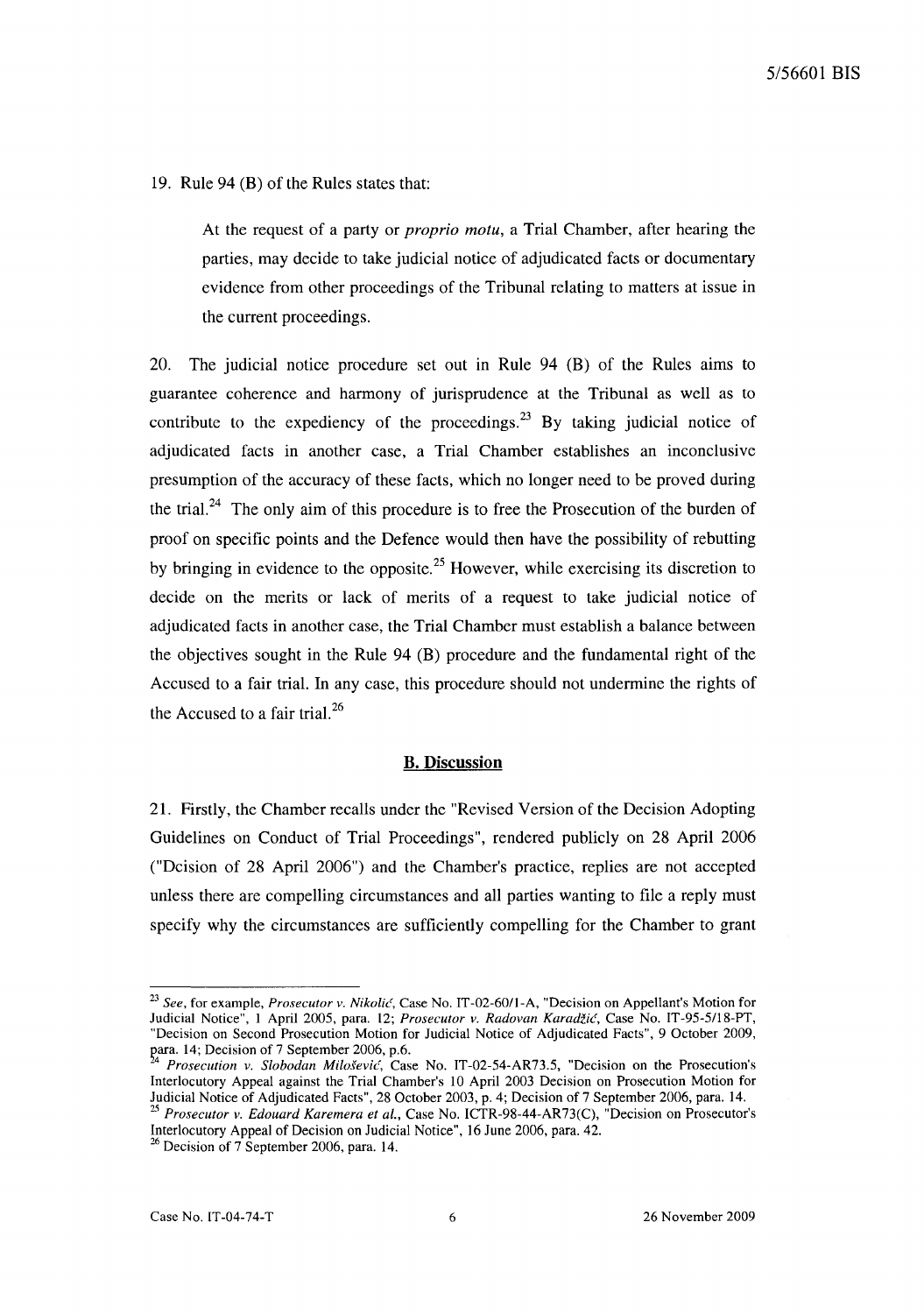the leave to reply.<sup>27</sup> In the Chamber's opinion, in the Reply, the Prosecution does not show any compelling circumstance and merely asserts a general right to reply to arguments of the Joint Defence and the Prlic Defence, which cannot justify in itself the submission of the Reply. Moreover, the Prosecution does not explain in the Motion why it has not dealt with the matter of admissibility of the Motion, in this case, at the time when it filed the said Motion. The Chamber therefore finds that the Prosecution has not shown any compelling circumstance that could justify the filing of the Reply and consequently decides to deny it.

22. The Chamber finds that the aim of the Motion is to take judicial notice of numerous facts contained in thirty paragraphs of the Judgement rendered in the *Naletilic* Case and relating to the HVO chain of command and the "Convicts Battalion". In support of the Motion, the Prosecution submits that evidence recently presented in court by the Defence would be contrary to the Adjudicated Facts in the *Naletilic* Case<sup>28</sup> and that it would therefore be appropriate, in accordance with the procedure under Rule 94 (B) of the Rules, to ensure greater consistency in Tribunal jurisprudence. $29$ 

23. The Chamber recalls that in the present case it has twice taken judicial notice of the Adjudicated Facts in the *Naletilic* Case, the first time before the start of the trial and the second time at the very beginning of the trial.<sup>30</sup> The Chamber notes that the Motion comes after the Prosecution case finished on 24 January 2008, without any explanation being given by the Prosecution for not having presented it during its earlier motions at the start of the trial.

24. The Chamber recalls that the aim of Rule 94 (B) is, in addition to guaranteeing consistency in Tribunal jurisprudence, to allow a party in the trial, in this case the Prosecution, not to have to present evidence on specific points and thus to speed up the trial proceedings.

25. The Chamber submits that the Prosecution itself recalls that, in accordance with jurisprudence, if the aim of the procedure established under Rule 94 (B) is to speed up

<sup>27</sup> Decision of 28 April 2006, p. 9; *see also* "Decision on ladranko Prlic's Request for Reconsideration of the Decision of 9 April 2009", 28 May 2009, pp. 3 and 4.

 $2<sup>28</sup>$  Motion, paras 2-5.

 $^{29}$  Motion, para. 6.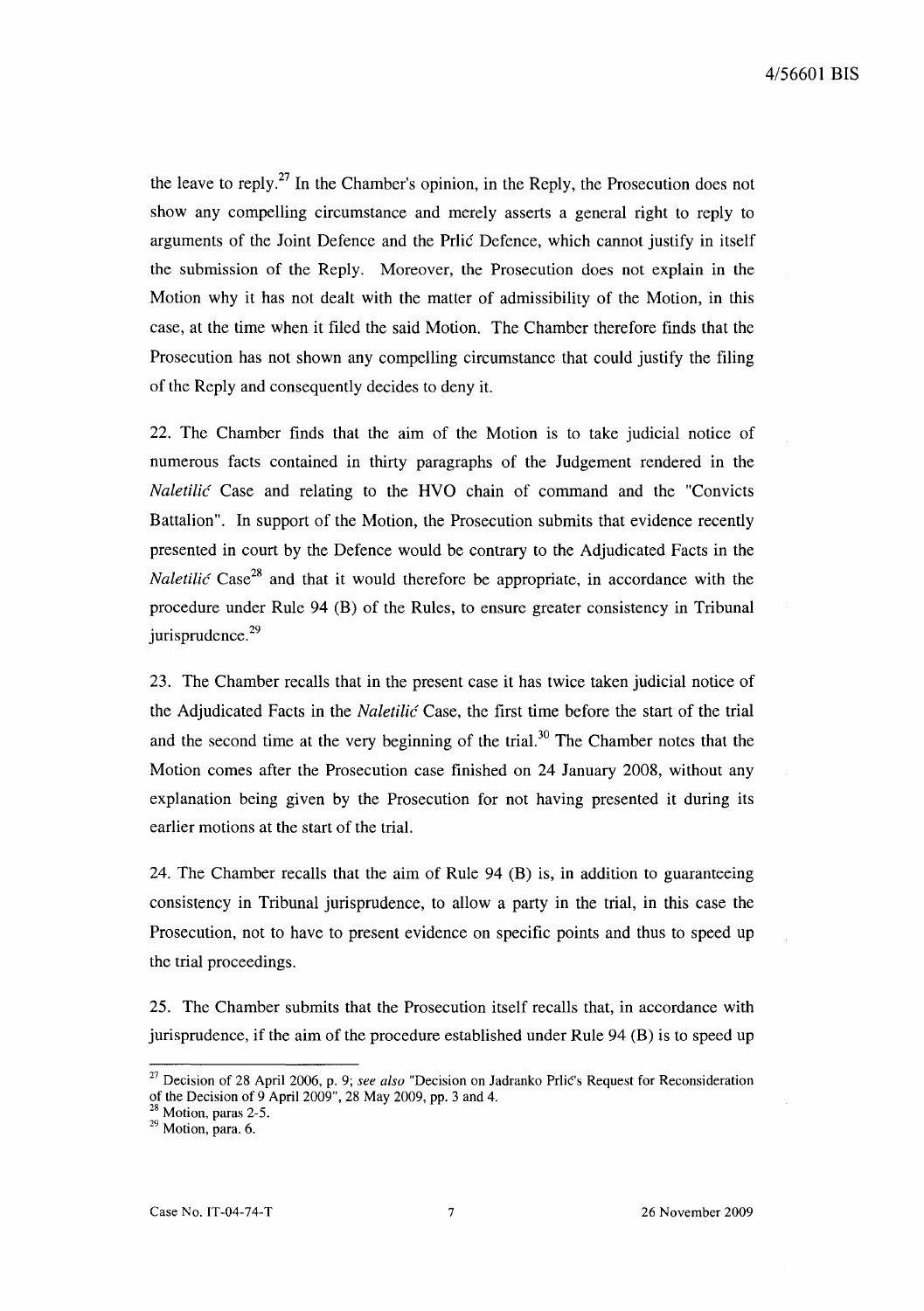the procedure, the first concern of the Trial Chamber is to ensure the right of the Accused to a fair trial.  $31$  Therefore, if the Chamber decided to grant the Motion at such an advanced stage of the Defence case, the Defence teams which have already finished presenting their case would find it impossible to rebut the Adjudicated Facts in the *Naletilic* Case, apart from those where the Chamber allows them to recall witnesses or to call others, which would be completely contrary to the principle of expediency of the proceedings. Moreover, if the Chamber decided to grant the request of the Prosecution, the remaining Defence teams that have not yet finished presenting their case would, for their part, be obliged to call on new resources and spend additional court time in order to be able to present evidence in rebuttal of the Adjudicated Facts in the *Naletilic* Case.

26. The Chamber finds that this would contravene the principle of fairness and expediency of the trial and consequently to the spirit of Rule 94 (B) of the Rules.

27. Moreover, following the example of the Prlic Defence, the Chamber finds overwhelmingly that the Motion could not be admitted as a reply. **In** fact, the Rules stipulate that, unless otherwise decided the Chamber in the interests of justice, the Prosecution's reply comes after the Defence has presented its case.<sup>32</sup> Furthermore, the Appeals Chamber established that the reply must pertain to an issue raised by the Defence "which could not reasonably have been anticipated" by the Prosecution.<sup>33</sup> In these proceedings, the Prosecution alleges that the Motion was submitted on the grounds that the Defence submitted claims and presented positions "which are directly contrary to adjudicated facts established". However, if the Prosecution intends to rebut these allegations raised by the Defence, the Prosecution does not explain why it would be in the interest of justice to admit the Motion at this stage and not after the end of the presentation of the Defence case, as advocated by Rule 85 (A) of the Rules.

28. Moreover, contrary to the procedure advocated by jurisprudence with regard to replies, the Prosecution does not explain why it could not have reasonably anticipated

 $32$  Rule 85 (A) of the Rules.

<sup>&</sup>lt;sup>30</sup> Decision of 14 March 2006 and Decision of 7 September 2006.

<sup>31</sup> Motion, para. 7 citing *Prosecutor* v. *Krajisnik,* Case No. IT-00-39-PT, "Decision on Prosecution Motions for Judicial Notice of Adjudicated Facts and for Admission of Written Statements of Witnesses Pursuant to Rule *92bis",* 28 February 2003, para. 11.

*<sup>33</sup> Prosecutor v. Zejnil Delalic, Zdravko Mucic* (aka *"PAVQ"), Hazim Delic and Esad Landzo* (aka *"ZENGA* "), Case No. IT-96-21-A, Appeal Judgement, 20 February 2001, para. 273.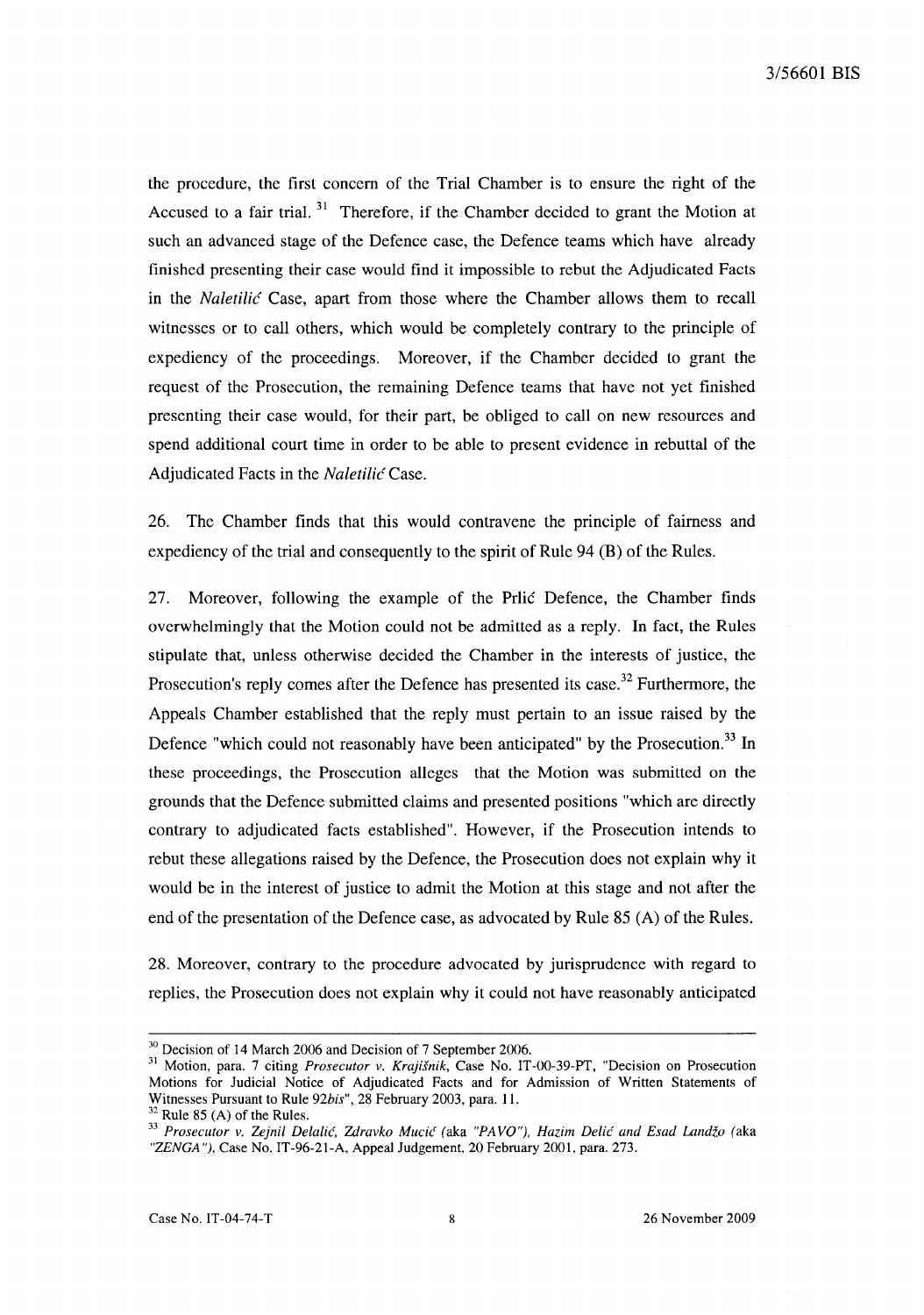that the issue of the HVO chain of command and the Convicts Battalion commanded by Mladen Naletilic would be raised by the Defence, even though the Chamber has already taken judicial notice, at the request of the Prosecution, of other facts relating to these issues. $34$ 

29. For all of the reasons presented above, the Chamber consequently decides to deny the Motion.

## **FOR THE FOREGOING REASONS,**

**PURSUANT** to Rule 85 (A) and Rule 94 (B) of the Rules,

**DENIES** the Motion.

**The Presiding Judge adds a Separate Concurring Opinion to the present Decision.** 

Done in English and in French, the French version being authoritative.

/signed/

Jean-Claude Antonetti Presiding Judge

Done this twenty-sixth day of November 2009 At The Hague The Netherlands

**[Seal of the Tribunal]** 

<sup>&</sup>lt;sup>34</sup> Motion, para. 10.